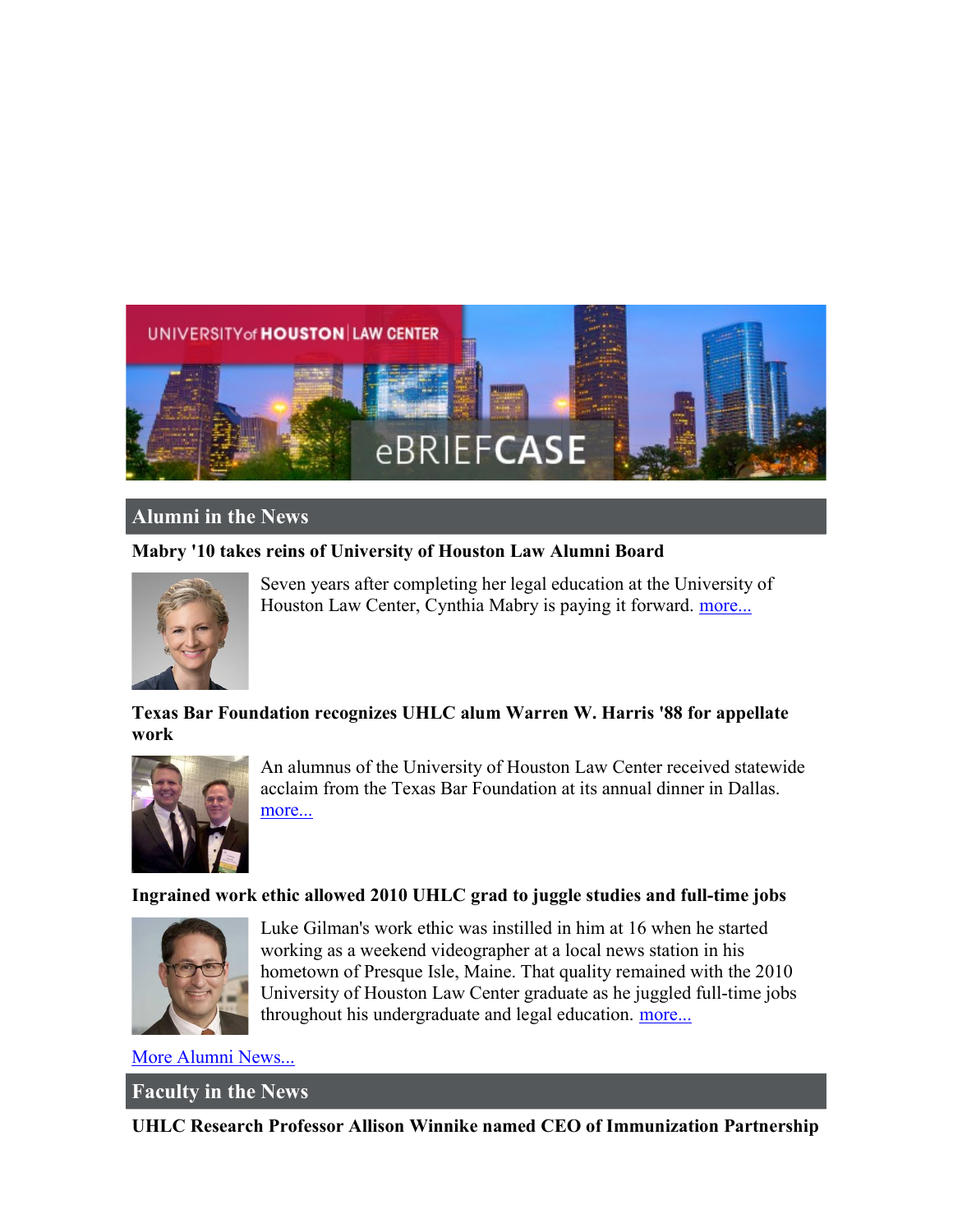

Allison N. Winnike, Research Professor and Director of Research for the Health Law & Policy Institute at the University of Houston Law Center, is resigning to serve as CEO of the Immunization Partnership, a non-profit public health organization based in Houston. more...

## UHLC faculty provides roundup on Supreme Court from 2016 term



Faculty members discussed Supreme Court decisions involving religious freedom, immigration and other topics at the U.S. Supreme Court Update. more...

### UHLC Prof Zale analyzes compensation for city officials in a forthcoming Stanford Law Review article



University of Houston Law Center Assistant Professor Kellen Zale has written an article on how pay is set for city council members among the nation's nearly 20,000 cities and how over- and undercompensation can affect the quality of local government. more...

More Faculty News...

# News & Events

### Texas Supreme Court to Hear Cases at UH Law Center



For the first time in more than a decade, the Supreme Court of Texas will convene at the University of Houston Law Center to hear oral arguments in two civil cases. more...

### UHLC presented with Texas bar trademark award for defending school's brand in naming dispute



The University of Houston Law Center was honored recently with the inaugural State Bar of Texas IP Section Annual Trademark Award for its defense of the school's brand after South Texas College of Law announced plans to change its name to Houston College of Law. more...

## Houston-based foundation awards major grant to UHLC's program to aid at-risk youth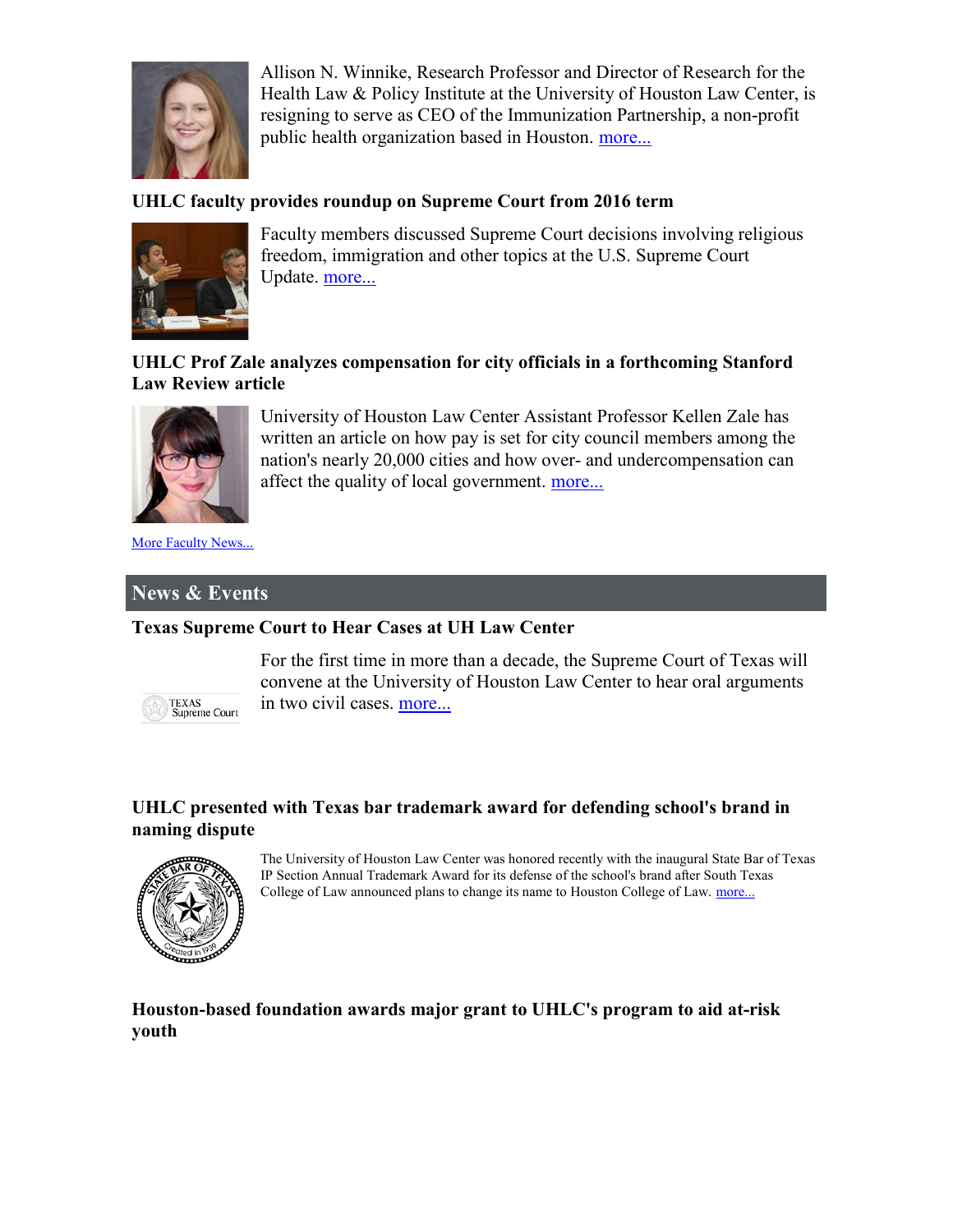

The University of Houston Law Center's Juvenile & Capital Advocacy Project (JCAP) was recently awarded a \$100,000 grant from The Simmons Foundation to support its record-sealing program and to develop a program for dual-status youth. more...

#### More UHLC News...

# Upcoming Events A.A. White Dispute Resolution Center 40-Hour Basic Mediation Training

September 8-10, 2017 Friday 1:00 p.m. - 6:00 p.m. Saturday 8:30 a.m. - 6:00 p.m. Sunday 11:00 a.m. - 6:00 p.m.

University of Houston Law Center 4604 Calhoun Rd. Houston, TX 77204

This 40-hour training program introduces participants to mediation as a method to resolve conflict. Participants are taught skills of mediation through the use of lecture, discussion, role-play, and individual videotape sessions. The program fulfills the Texas statutory education requirements. Additionally, it provides approximately 40 hours of MCLE credit.

Click here for more information or call the A.A. White Dispute Resolution Center at 713.743.2066.

#### Dean's Society Reception with Supreme Court of Texas

Thursday, September 14, 2017 6:00 - 7:00 p.m. Private Cocktail Hour 7:00 p.m. Dinner & Program \$150 per guest, open to the public

The Sam Houston Hotel 1117 Prairie St, Houston, TX 77002

RSVP at law.uh.edu/supreme/

#### Justice Ruby Kless Sondock Lectureship in Legal Ethics Jurist-In-Residence Program Featuring Judge Jenny Rivera, New York State Court of Appeals

New York State Court of Appeals Recent Cases: From Admissibility of DNA Evidence to Discriminatory Peremptory Challenges Based on Colorism Monday, September 18, 2017 4:30 p.m. - 5:30 p.m.

University of Houston Law Center 4604 Calhoun Rd. Houston, TX 77204

Click here to RSVP

### UHLC Upper Level Mentoring Program and Part-Time Partners Program